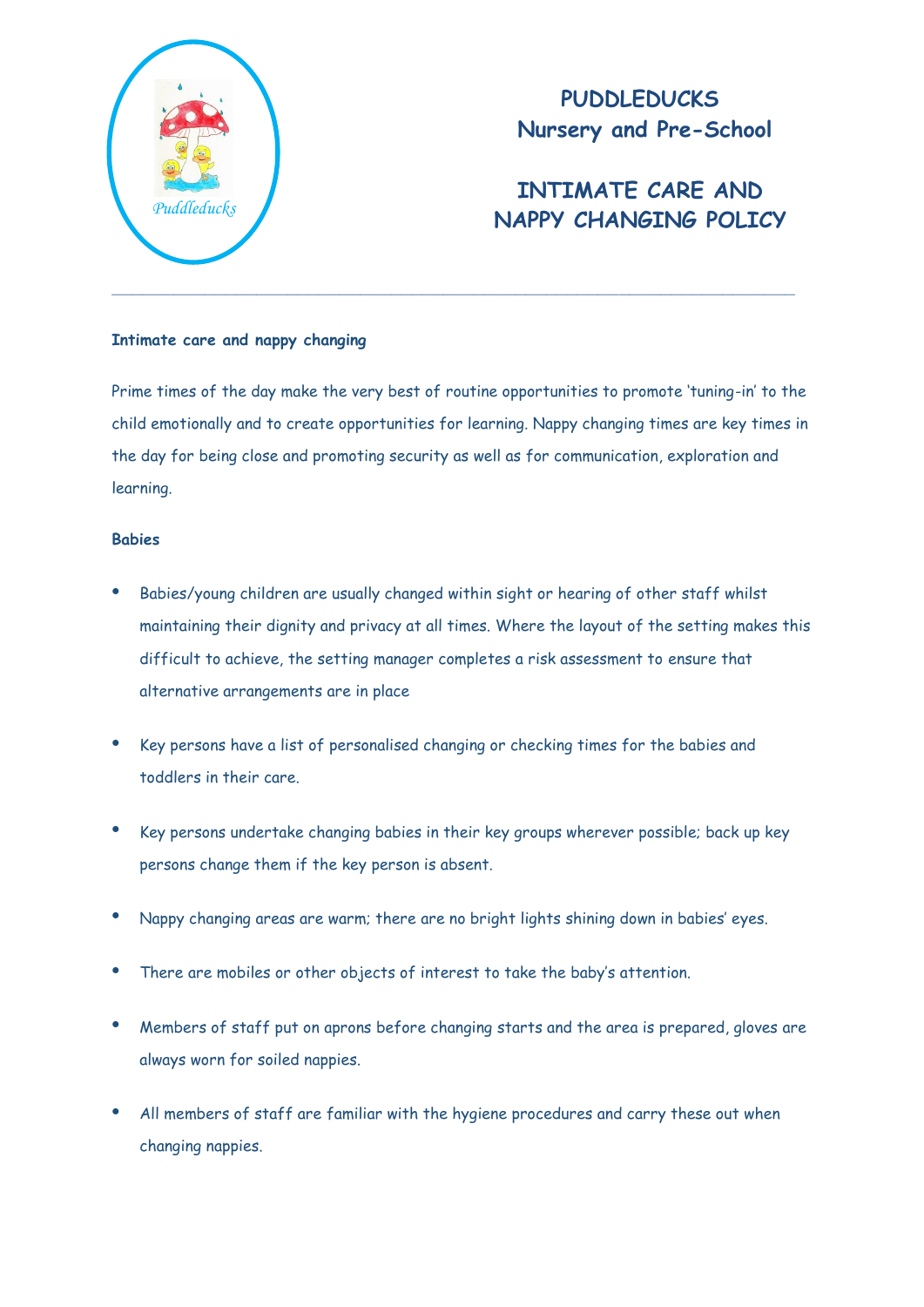- Key persons ensure that nappy changing is relaxed and a happy time for babies.
- Key persons never turn their back on a child or leave them unattended on a changing mat.
- Key persons are gentle when changing; they allow time for communicating with the baby, talking, and responding to the baby's sounds. They allow time for play and 'rituals' that the baby enjoys, such as gently tickling tummies or toes.
- Key persons avoid pulling faces and making negative comment about the nappy contents.
- Key persons do not make inappropriate comments about babies' genitals, nor attempt to pull back a baby boy's foreskin to clean unless there is a genuine need to do so for hygiene purposes.

#### **Nappy changing records.**

- Key persons record when they changed the baby and whether the baby passed a stool and if there was anything unusual about it e.g. hard and shiny, soft and runny or an unusual colour.
- If the baby does not pass a stool, or if he/she strains to do so, or is passing hard or shiny stools, the parents will be informed. The baby may be constipated so their feed may need to be adjusted. Constipation in babies is not 'normal' and every effort is made with the parent to help them adjust the diet until soft, formed stools are passed.
- A stool that is an unusual colour can usually be related to the food that was eaten, so it is important that this is noted. However, a stool that is black, green or very white indicates a problem, and the child should be taken to the doctor.
- Very soft, watery stools are signs of diarrhoea; strict hygiene needs to be carried out in cleaning the changing area to prevent spread of infection. The parent should be called to inform them, and that if any further symptoms occur they may be required to collect their child.
- Sometimes a baby may have a sore bottom. This may have happened at home as a result of poor care; or the baby may have eaten something that, when passed, created some soreness. The baby also may be allergic to a product being used. This must be noted and discussed with the parent and a plan devised and agreed to help heal the soreness. This may include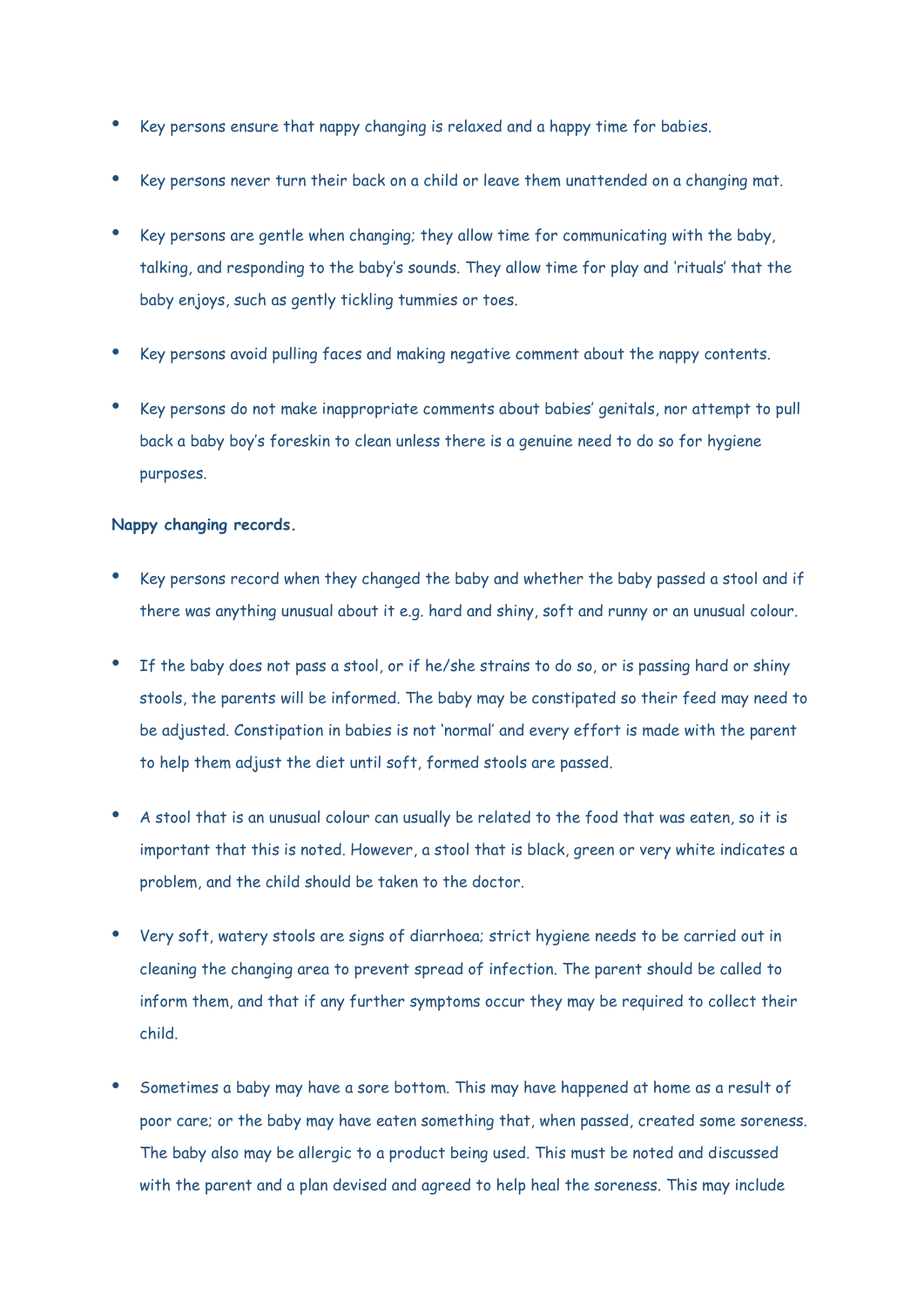use of nappy cream or leaving the baby without a nappy in some circumstances. If a medicated nappy cream such as Sudocrem is used, this must be recorded as per procedure Administration of medicine.

#### **Young children, intimate care and toileting**

- Wherever possible, key persons undertake changing young children in their key groups; back-up key persons change them if the key person is absent.
- Young children from two years may be put into 'pull ups' as soon as they are comfortable with this and if parents agree.
- Changing areas are warm, appropriately sited and there are safe areas to lay young children if they need to have their bottoms cleaned. There are mobiles or other objects of interest to take the child's attention.
- If children refuse to lie down for nappy change, they can be changed whilst standing up, providing it is still possible to clean them effectively.
- Key persons ensure that nappy changing is relaxed and a time to promote independence in young children.
- Young children are encouraged to take an interest in using the toilet; they may just want to sit on it and talk to a friend who is also using the toilet.
- They are encouraged to wash their hands and have soap and towels to hand. They should be allowed time for some play as they explore the water and the soap.
- Anti-bacterial hand wash liquid or soap should not be used by young children, as they are no more effective than ordinary soap and water.
- Key persons are gentle when changing and avoid pulling faces and making negative comment about the nappy contents.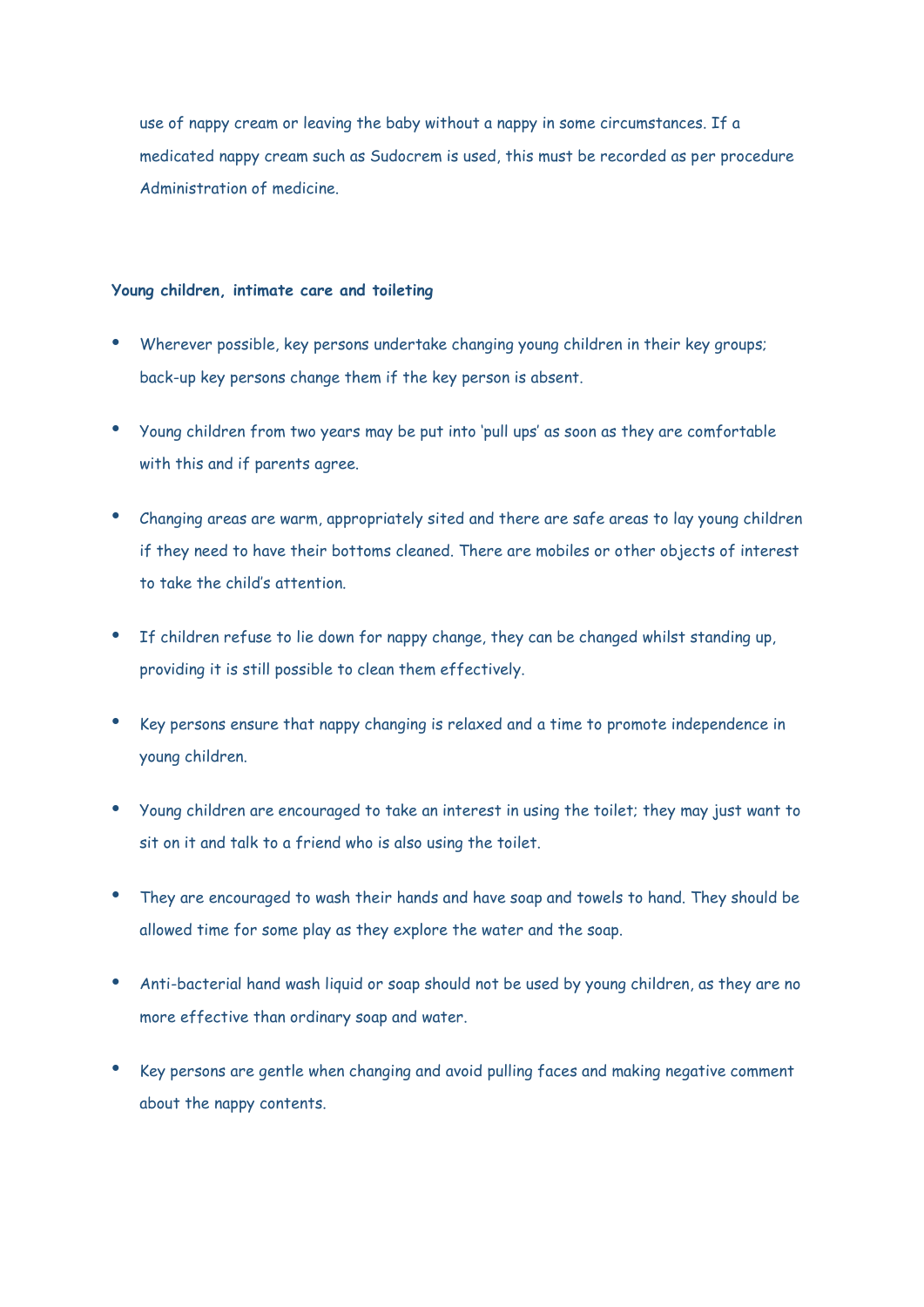- Wipes or cotton wool and water are used to clean the child. Where cultural practices involve children being washed and dried with towels, staff aim to make reasonable adjustments to achieve the desired results in consultation with the child's parents. Where this is not possible it is explained to parents the reasons why. The use of wipes or cotton wool and water achieves the same outcome whilst reducing the risk of cross infection from items such as towels that are not 'single use' or disposable.
- Key persons do not make inappropriate comments about young children's genitals when changing their nappies.
- The procedure for dealing with sore bottoms is the same as that for babies.
- Older children use the toilet when needed and are encouraged to be independent.
- Members of staffs do not wipe older children's bottoms unless there is a need, or unless the child has asked.
- Key persons are responsible for changing where possible. Back-up key persons take over in the key person's absence, but where it is unavoidable that other members of staff are brought in, they must be briefed as to their responsibilities towards designated children, so that no child is inadvertently overlooked and that all children's needs continue to be met.
- Parents are encouraged to provide enough changes of clothes for 'accidents when children are potty training.
- If spare clothes are kept by the setting, they are 'gender neutral' i.e. neutral colours, and are clean, in good condition and are in a range of appropriate sizes.
- If young children are left in wet or soiled nappies/pull-ups in the setting, this may constitute neglect and will be a disciplinary matter.

Nappy changing is always done in an appropriate/designated area. Children are not changed in play areas or next to snack tables. If there are limitations for nappy change areas due to the lay-out of the room or space available this is discussed with the setting manager's line manager so that an appropriate site can be agreed that maintains the dignity of the child and good hygiene practice.